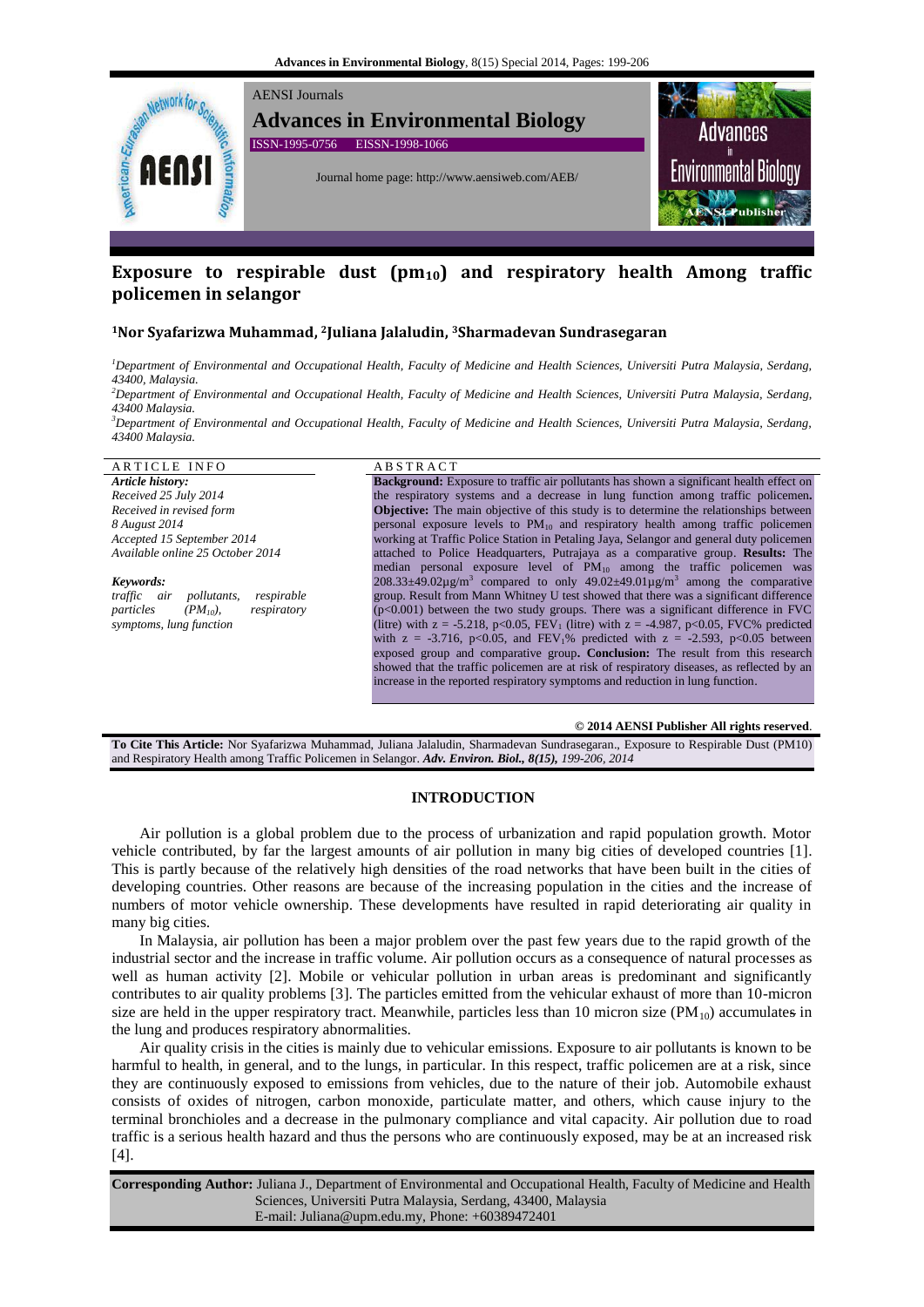#### 200 **Nor Syafarizwa. M** *et al***, 2014**

# **Advances in Environmental Biology**, 8(15) Special 2014, Pages: 199-206

Klang Valley is the largest and the most densely populated metropolitan area in Malaysia. Petaling Jaya is considered a satellite town in Klang Valley area. Klang Valley is the region that is most prone to serious air pollution compared to other parts of the country [5]. It provides a much conducive environment for pollutants to accumulate particularly when the atmospheric conditions are stable. The unhealthy air quality in Klang Valley from February to March 2002 was due to peat swamp and forest fires in several areas of Selangor and Kuala Lumpur. This is due to the hot and dry weather with reduced rainfall.

Particles less than 10 micrometres in diameter  $(PM_{10})$  pose a health concern because they can be inhaled and accumulated in the respiratory system [6]. Particles less than 10 micrometers in diameter  $(PM_{10})$  are referred to as respirable particles and are believed to pose a large health risk. Sources of fine particles include all types of combustion and some industrial processes. United Stated Environment Protection Agency (USEPA) National Ambient Air Quality Standard (NAAQS) recommends that particulates 2.5 micrometres to 10 micrometres in diameter  $(PM_{10})$  must be maintained at less than the 150 micrograms of particulates per cubic meter of air  $(\mu g/m^3)$ . PM<sub>10</sub> is associated with lower respiratory symptoms, exacerbation of asthma and chronic cough. Weaker association is observed for upper respiratory symptoms. A small but usually significant decline in lung function has also been observed [7].

This study aims to determine the association between the personal levels of traffic air pollution  $(PM_{10})$  and respiratory health among traffic policemen working in Selangor area as well as general duty policemen who are attached to the administrative office. Traffic policemen are considered to be in the high risk group that is exposed to the high density traffic areas which is polluted with air pollutants  $(PM_{10})$ . This is because most of them do not wear any of the Personal Protective Equipment (PPE). In addition, this study is important to evaluate lung function (FVC and  $FEV<sub>1</sub>$ ) and other respiratory symptoms among traffic policemen, particularly on the effects of the exposure towards respirable particle  $(PM_{10})$  particulate matter. Findings from study are important to assess lung function and respiratory health problems among the traffic policemen and also their personal exposure level to respirable particle (PM10) particulate matter to generate scientific data.

# **MATERIAL AND METHODS**

A cross-sectional study was conducted in which the spirometric parameters of a group of 60 traffic policemen, aged 23-55 years, working at the Traffic Police Station in Petaling Jaya Selangor were compared with those working in the administrative office, consisting of 57 respondents from Police Headquarters in Putrajaya, as a comparative group. Random sampling method was used to select the study respondents. Respondents who fulfilled the inclusion criteria were selected for personal exposure to respirable particle  $(PM_{10})$ monitoring. The study was conducted from early February until April 2013. The respondents were interviewed for data collection purposes based on the socio-demographic information obtained from the validated questionnaire developed based on ATS [12].

Lung function test was run using Spirometer in order to determine the lung function abnormalities of the respondents. The lung abnormalities involve  $FVC$ ,  $FEV<sub>1</sub>$  and  $FVC/FEV<sub>1</sub>$ . The spirometer was used to measure the volume of the air in the lungs and the volume that respondents are able to breathe out in one second. A calculation to determine a normal value of FVC and  $FEV<sub>1</sub>$  of lung function among the respondents is based on the value for Malaysians in normal population group [8].

The concentrations of respirable particle  $(PM_{10})$  were collected using Personal Air Sampling Pump (Gillian Air Pump). The duration of the air sampling was 8 hours. After that, the final weights were taken in order to identify the weight changes from the filter paper. Analysis of the samples involved a gravimetric method using a weight balance instrument. It involved a comparison of post (W2) and pre-sampling (W1) weight of filter paper.

Data collected in the study was analysed by using SPSS ver. 21 (Statistical Package for Social Science). Univariate testing was used to analyse the descriptive analysis variables in the statistics of socio-demographic Meanwhile, a bivariate testing was done in order to determine the association between study variables and concentration of personal exposure level of respirable particle  $(PM_{10})$ . Descriptive analysis was done to explore the characteristics of the data which includes screening and transformation of data. It was used to test the mean of age, duration of work, prevalence of respiratory symptoms and lung function tests and other related variables. Then, Kolmogorov-Smirnov statistics were used to test normality for all continuous variables and Mann Whitney U test was used to make comparison of the difference in median for all quantitative study variables. Chi-square test was used to compare the prevalence of respiratory symptoms between the traffic policemen and the comparative group. For the correlation test, Spearman Rho was performed to determine the association between personal exposure levels, duration of work to air pollutant and lung function among the respondents. Logistic regression technique was used to determine the main factor that influence the lung function level among study respondents after controlling all the confounders.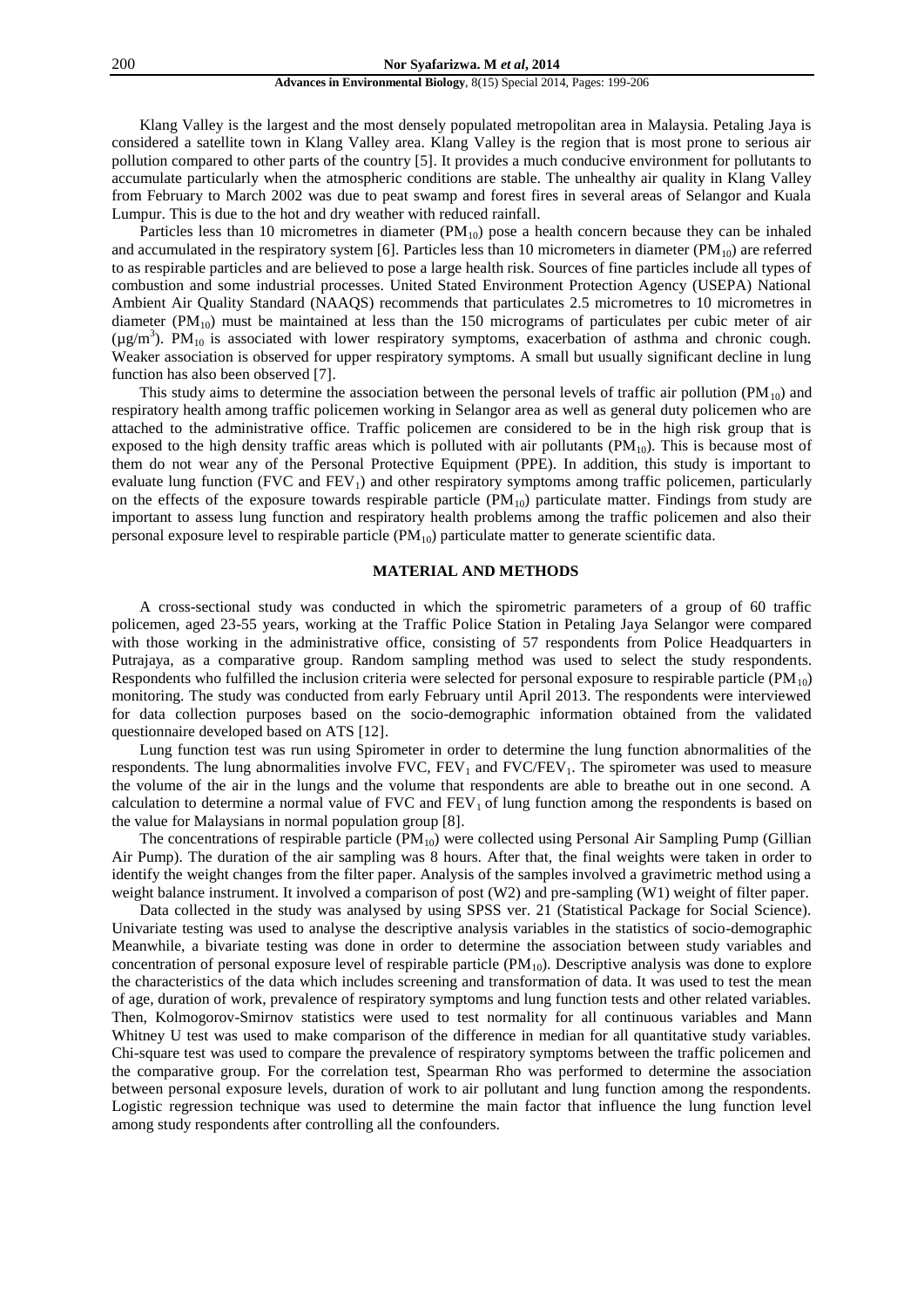# **RESULTS AND DISCUSSION**

As for traffic policemen, their job schedule during working days was based on 3 shifts: morning, afternoon as well as an evening shift to control the flow of the busy roads. While for the comparative group, they work as administrative workers at the Police Headquarters in Putrajaya with the same work background.

|                       | <b>Study Groups</b> | Comparative Group $(n=57)$<br>Exposed Group $(n=60)$ |          |       |  |
|-----------------------|---------------------|------------------------------------------------------|----------|-------|--|
| Variables             |                     |                                                      |          |       |  |
|                       |                     |                                                      |          |       |  |
| Age                   | $36.80 \pm 10.62$   | $39.44 \pm 9.69$                                     | $-1.291$ | 0.197 |  |
| Height (cm)           | $1.690 \pm 0.07$    | $1.685 \pm 0.09$                                     | $-1.080$ | 0.280 |  |
| Weight (kg)           | $74.00 \pm 12.00$   | $75.00 \pm 12.00$                                    | $-0.134$ | 0.894 |  |
| <b>BMI</b>            | $25.91 \pm 4.17$    | $25.16 \pm 3.64$                                     | $-0.619$ | 0.536 |  |
| Income $(RM)$         | $1976 \pm 1091$     | $2300 \pm 1336$                                      | $-0.382$ | 0.702 |  |
| <b>Smoking Habits</b> |                     |                                                      |          |       |  |
| Yes                   | 21(35)              | 20(35)                                               | $-0.010$ | 0.992 |  |
| No                    | 39(65)              | 37(65)                                               |          |       |  |

**Table 1:** Socio-demographic characteristic between two study groups

N=117, Statistic Mann Whitney U test, \*Significant at  $p \le 0.05$ 

Table 1 shows the median of age for exposed group was  $36.80 \pm 10.62$  while,  $39.44 \pm 9.69$  was from the comparative group. The median of height, weight and BMI for the exposed group were 1.690  $\pm$  0.07, 74.00  $\pm$ 12.00, and  $25.91 \pm 4.17$  respectively. Meanwhile, among comparative group, the median of height, weight and BMI were 1.685  $\pm$  0.09, 75.00  $\pm$  12.00, and 25.16  $\pm$  3.64 respectively. The median of income among respondents in the study group was  $1976 \pm 109$  while for the comparative group it was  $2300 \pm 1336$ . There were 21(35%) smokers and the remaining 39(65%) were non-smoker among traffic policemen. As for the comparative group, 20(35%) out of 57 respondents were smokers while the rest were non-smoker.

Table 2: Comparison Personal Exposure Level of Respirable particles (PM<sub>10</sub>) concentration exposure between two study groups.

|                                                          | <b>Study Group</b>     |                   |                            |             |          |            |
|----------------------------------------------------------|------------------------|-------------------|----------------------------|-------------|----------|------------|
| Variable                                                 | Exposed Group $(n=60)$ |                   | Comparative Group $(n=57)$ |             | z value  | p value    |
|                                                          | Median ± IQR           | Range             | Median $\pm$ IOR           | Range       |          |            |
| particle<br>Respirable<br>concentration<br>$(\mu g/m^3)$ | $208.33 \pm 49.02$     | 134.80-<br>379.90 | $49.02 \pm 49.01$          | 12.55-98.04 | $-9.343$ | $< 0.001*$ |

 $N = 117$ , Statistic Mann Whitney U test, \*Significant at  $p \le 0.05$ 

Normality test was carried out and the results obtained showed that the data of personal exposure level to PM<sub>10</sub> was not normally distributed Mann Whitney U test was conducted in order to compare the personal exposure level to  $PM_{10}$  among exposed group and comparative group. Table 2 shows that the median of respirable particle (PM<sub>10</sub>) concentration for exposed group (208.33  $\pm$  49.02 $\mu$ g/m<sup>3</sup>) was higher than the comparative group (49.02  $\pm$  49.01 µg/m<sup>3</sup>). There was a significant difference in personal exposure level to PM<sub>10</sub> among study group and comparative group.

|                        | Study Group Frequency (%) |                            |          |          |                  |
|------------------------|---------------------------|----------------------------|----------|----------|------------------|
| Variables              | Exposed Group $(n=60)$    | Comparative Group $(n=57)$ | $\chi^2$ | p value  | O.R (95% CI)     |
| Cough                  |                           |                            |          |          |                  |
| Yes                    | 19 (32)                   | 7(12)                      | 3.683    | 0.055    | 2.47             |
| No                     | 41 (68)                   | 50 (88)                    |          |          | $(1.01 - 6.05)$  |
| Phlegm                 |                           |                            |          |          |                  |
| Yes                    | 22(37)                    | 8(14)                      | 8.711    | $0.003*$ | 3.55             |
| No                     | 38(63)                    | 49 (86)                    |          |          | $(1.42 - 8.84)$  |
| <b>Chest Tightness</b> |                           |                            |          |          |                  |
| Yes                    | 10(17)                    | 5(9)                       | 2.584    | 0.108    | 2.65             |
| No                     | 50 (83)                   | 52 (91)                    |          |          | $(0.78 - 8.99)$  |
| Wheezing               |                           |                            |          |          |                  |
| Yes                    | 5(8)                      | 6(11)                      | 1.210    | 0.271    | 2.50             |
| No                     | 55 (92)                   | 51(89)                     |          |          | $(0.47 - 13.44)$ |

**Table 3:** Comparison of respiratory symptoms between two study groups

 $N = 117$ , Statistic Mann Whitney U test, \*Significant at  $p \le 0.05$ 

Results of respiratory symptoms for exposed group showed that the respondents experienced cough (32%), phlegm (37%), and chest tightness (17%) and there is a higher prevalence in exposed group. This is an exception for wheezing (8%), which is lower than in the study group compared to the comparative group which registered a higher 11%. The results of respiratory symptoms among the comparative group in which cough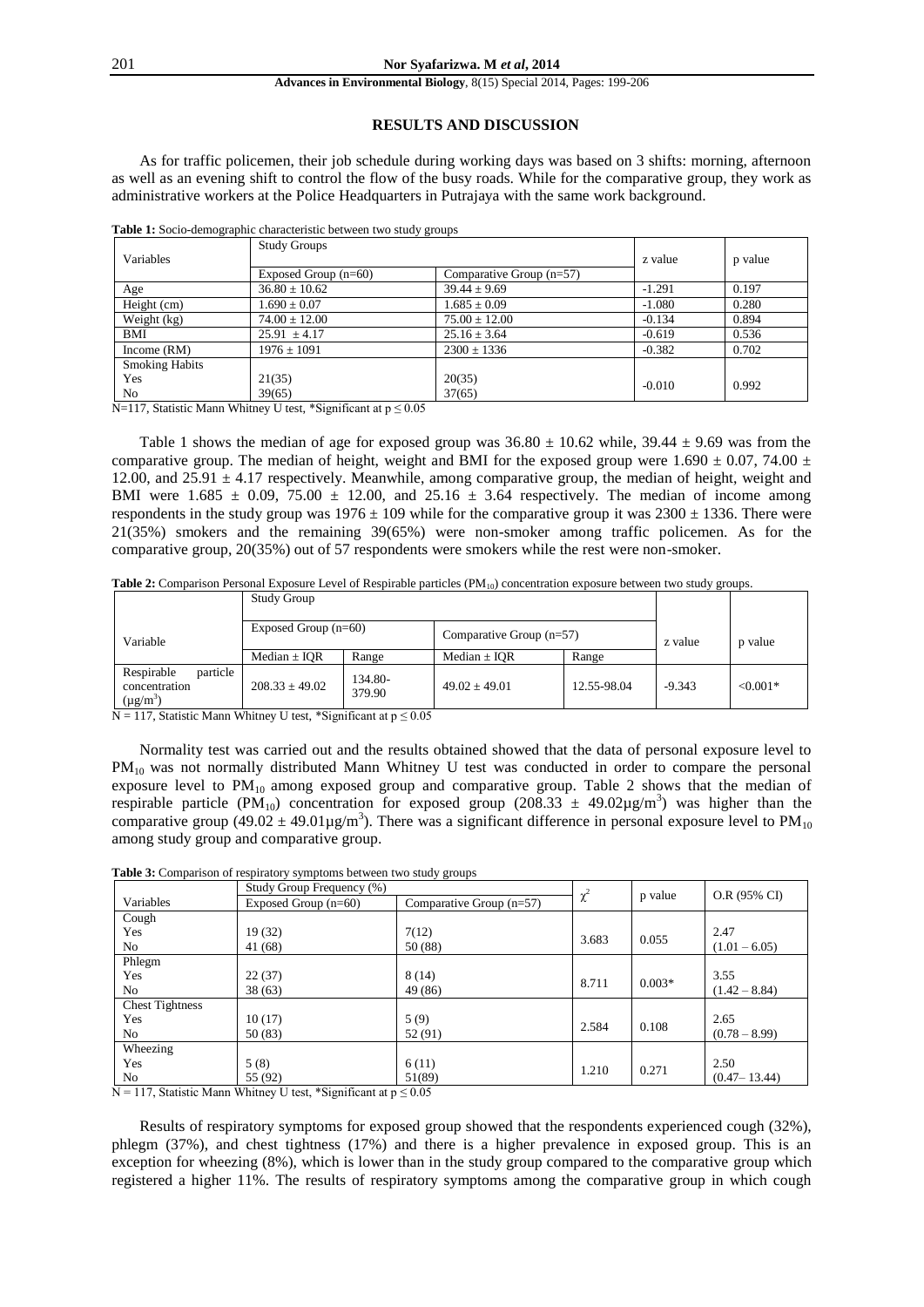(12%), phlegm (14%), and chest tightness (9%) were of lower prevalence if compared to the exposed group. Phlegm was significantly higher in exposed group.

|                                                                | <b>Study Groups</b>                                                                                                                                                                                                                                                                                                                |                            |          |            |
|----------------------------------------------------------------|------------------------------------------------------------------------------------------------------------------------------------------------------------------------------------------------------------------------------------------------------------------------------------------------------------------------------------|----------------------------|----------|------------|
|                                                                | Median $\pm$ IOR                                                                                                                                                                                                                                                                                                                   | z value                    | p value  |            |
| Variables                                                      | Exposed Group $(n=60)$                                                                                                                                                                                                                                                                                                             | Comparative Group $(n=60)$ |          |            |
| $FVC$ (litre/s)                                                | $4.21 \pm 0.39$                                                                                                                                                                                                                                                                                                                    | $4.46 \pm 0.38$            | $-5.754$ | $< 0.001*$ |
| $FEV_1$ (litre/s)                                              | $3.88 + 0.59$                                                                                                                                                                                                                                                                                                                      | $4.24 + 0.22$              | $-5.484$ | $< 0.001*$ |
| FVC% predicted                                                 | $73.65 + 8.42$                                                                                                                                                                                                                                                                                                                     | $78.20 + 9.19$             | $-3.716$ | $0.001*$   |
| $FEV1%$ predicted                                              | $76.67 + 19.93$                                                                                                                                                                                                                                                                                                                    | $78.71 \pm 6.63$           | $-2.593$ | $0.002*$   |
| $FEV1/FVC$ % predicted                                         | $98.91 + 4.05$                                                                                                                                                                                                                                                                                                                     | $97.31 + 4.64$             | $-1.658$ | 0.097      |
| $\mathbf{v}$ and $\mathbf{v}$ is $\mathbf{v}$ and $\mathbf{v}$ | $\mathbf{r}$ $\mathbf{r}$ $\mathbf{r}$ $\mathbf{r}$ $\mathbf{r}$ $\mathbf{r}$ $\mathbf{r}$ $\mathbf{r}$ $\mathbf{r}$ $\mathbf{r}$ $\mathbf{r}$ $\mathbf{r}$ $\mathbf{r}$ $\mathbf{r}$ $\mathbf{r}$ $\mathbf{r}$ $\mathbf{r}$ $\mathbf{r}$ $\mathbf{r}$ $\mathbf{r}$ $\mathbf{r}$ $\mathbf{r}$ $\mathbf{r}$ $\mathbf{r}$ $\mathbf{$ |                            |          |            |

**Table 4:** Comparison of lung function level between two study groups

N=117, Statistic Mann Whitney U test, \*Significant at  $p \le 0.05$ 

Table 4 shows that the results that have been obtained for the median of FVC (litre) were  $4.21 \pm 0.39$  for exposed group while for the comparative group it was  $4.46 \pm 0.38$ . The median for FEV<sub>1</sub> (litre) was  $3.88 \pm 0.59$ and  $4.24 \pm 0.22$  for exposed group and comparative group respectively. As for FVC% predicted and FEV<sub>1</sub>% predicted in exposed group, it was  $73.65 \pm 8.42$  and  $76.67 \pm 19.93$  respectively. In the comparative group, the median for FVC% predicted and FEV<sub>1</sub>% predicted were 78.20  $\pm$  9.19 and 78.71  $\pm$  6.63 respectively. The median result of FEV<sub>1</sub>/FVC % predicted was  $98.91 \pm 4.05$  and  $97.31 \pm 4.64$  in exposed group and comparative group respectively. There was a significant difference in FVC (litre), FEV<sub>1</sub> (litre), FVC% predicted, and FEV<sub>1</sub>% predicted between two study groups. However, there was no significant difference in FEV<sub>1</sub>/FVC % predicted between exposed and comparative group.

**Table 5:** Comparison of lung function status between two study groups

|                                                |                                           | Study Groups Frequencies (%) |                            |       | p value  | O.R             |
|------------------------------------------------|-------------------------------------------|------------------------------|----------------------------|-------|----------|-----------------|
| Variables                                      | Status                                    | Exposed Group $(n=60)$       | Comparative Group $(n=57)$ |       |          | (95% CI)        |
| FVC%                                           | Abnormal                                  | 29(48)                       | 17(30)                     | 4.197 | $0.040*$ | 2.20            |
| predicted                                      | Normal                                    | 31(52)                       | 40(70)                     |       |          | $(1.03-4.71)$   |
| FEV <sub>1</sub> %                             | Abnormal                                  | 50(83)                       | 34(60)                     | 8.097 | $0.004*$ | 3.38            |
| predicted                                      | Normal                                    | 10(17)                       | 23(40)                     |       |          | $(1.43 - 8.00)$ |
| FEV <sub>1</sub> /FVC%                         | Abnormal                                  | -                            |                            |       |          |                 |
| predicted                                      | Normal                                    | 60(100)                      | 57(100)                    |       |          |                 |
| $\mathbf{v}$ and $\mathbf{v}$ and $\mathbf{v}$ | $\sim$ $\sim$ $\sim$ $\sim$ $\sim$ $\sim$ |                              |                            |       |          |                 |

 $N=117$ , \*Significant at  $p \le 0.05$ 

The lung function abnormalities among all the respondents were obtained from the questionnaire. Table 5 shows that 29 (48%) and 17 (30%) of abnormal FVC% while  $31$  (52%) and 40 (70%) of normal FVC% predicted among exposed group and comparative group respectively. For  $FEV_1\%$  predicted, 50 (83%) and 34 (60%) of abnormal while 10 (17%) and 23 (40%) of normal among the exposed and comparative group respectively. Referring to Table 6, it shows that for FVC% predicted, it was 2 times more likely for respondents among exposed group to get abnormalities in lung function status while for  $FEV<sub>1</sub>%$  predicted, there was a 3 times more likely scenario for exposed group to get abnormalities in lung function status. Therefore, there was a significant different in FVC% predicted and FEV<sub>1</sub>% predicted between two study groups.

Table 6: Correlation between exposures of respirable particles (PM<sub>10</sub>) and the lung function parameters between two study groups

|                                  | Respirable Particles concentration $(\mu g/m^3)$ |         |                            |         |  |  |
|----------------------------------|--------------------------------------------------|---------|----------------------------|---------|--|--|
| Variables                        | Exposed Group $(n=60)$                           |         | Comparative Group $(n=57)$ |         |  |  |
|                                  | r value                                          | p value | r value                    | p value |  |  |
| FVC (liter)                      | $-0.095$                                         | 0.468   | 0.121                      | 0.355   |  |  |
| FVC% predicted                   | 0.159                                            | 0.226   | 0.026                      | 0.845   |  |  |
| FEV1 (liter)                     | $-0.094$                                         | 0.476   | $-0.002$                   | 0.990   |  |  |
| FEV1% predicted                  | 0.156                                            | 0.233   | $-0.024$                   | 0.857   |  |  |
| FEV <sub>1</sub> /FVC% predicted | $-0.042$                                         | 0.749   | $-0.149$                   | 0.257   |  |  |

 $N=117$ 

The association between personal exposure levels to respirable particles  $(PM_{10})$  and lung function parameters (FVC level, FEV<sub>1</sub> level, FVC% predicted, FEV<sub>1</sub>% predicted and FEV<sub>1</sub>/FVC % predicted) were determined by using Spearman Rho correlation test. Table 6 shows no significant association between respirable particles  $(PM_{10})$  exposure and lung function tests in both exposed and comparative group.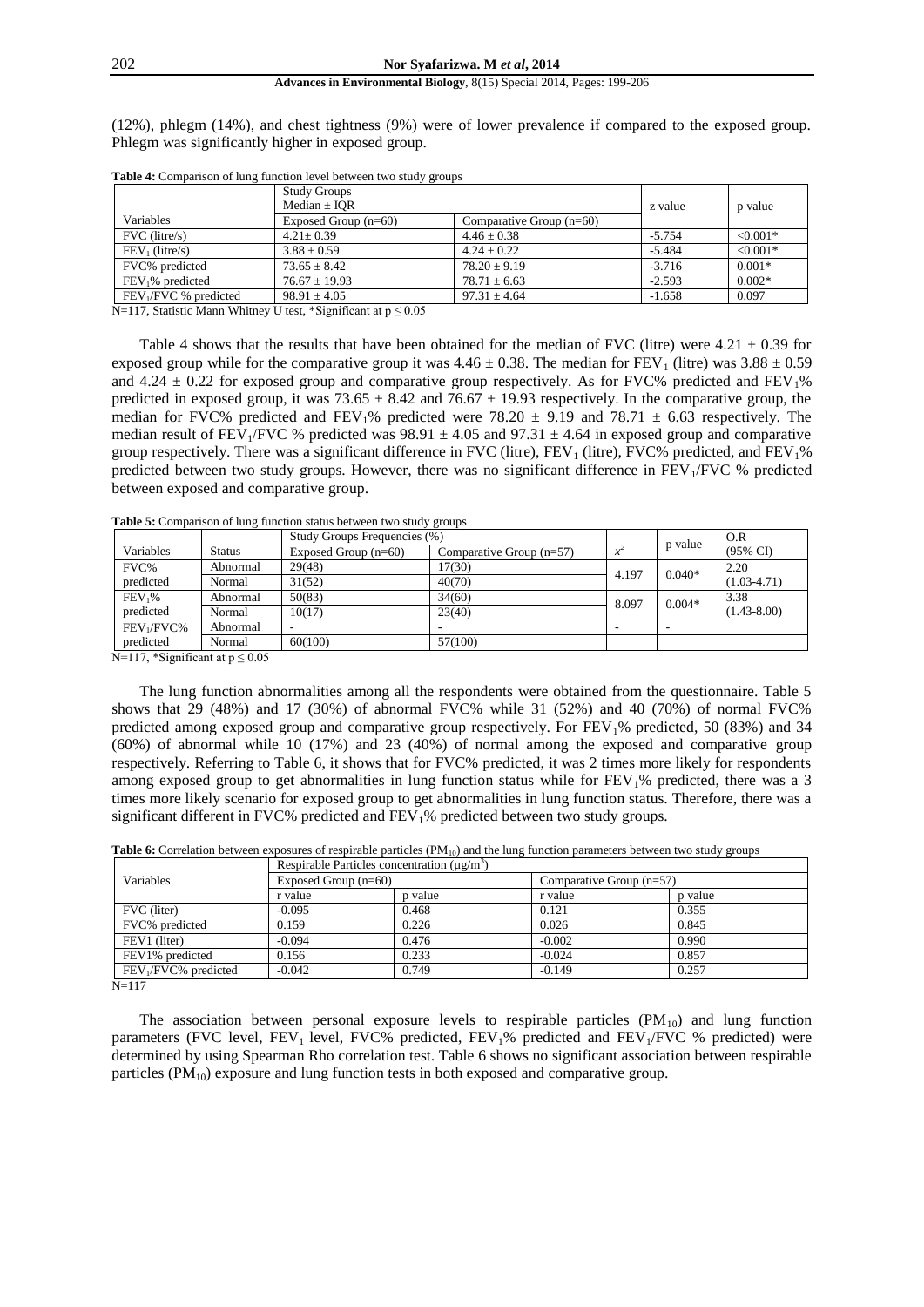|                                  |                        | Working duration (years) |  |  |  |  |
|----------------------------------|------------------------|--------------------------|--|--|--|--|
| Variables                        | Exposed Group $(n=60)$ |                          |  |  |  |  |
|                                  | r value                | p value                  |  |  |  |  |
| FVC (litre)                      | 0.112                  | 0.396                    |  |  |  |  |
| FVC% predicted                   | 0.156                  | 0.234                    |  |  |  |  |
| FEV1 (litre)                     | 0.086                  | 0.511                    |  |  |  |  |
| FEV1% predicted                  | 0.198                  | 0.129                    |  |  |  |  |
| FEV <sub>1</sub> /FVC% predicted | 0.086                  | 0.515                    |  |  |  |  |

**Table 7:** Correlation between working duration (years) and the lung function parameters in exposed group

N=60, \*Significant at  $p \le 0.05$ 

Statistical analysis of Spearman Rho test was performed in order to determine the association between the working duration (years) and lung function parameters (FVC level, FEV<sub>1</sub> level, FVC% predicted, FEV<sub>1</sub>% predicted and FEV<sub>1</sub>/FVC % predicted). Table 7 shows that there was no significant association between the working duration (years) and the lung function parameters among exposed group.

Table 8: Factors influencing the abnormality FVC% and FEV<sub>1</sub>% predicted among study respondents after control all the confounders

|                                                                      | FVC%     |       |          | FEV <sub>1</sub> %      |       |       |          |                                  |
|----------------------------------------------------------------------|----------|-------|----------|-------------------------|-------|-------|----------|----------------------------------|
| Independent Variables                                                |          | S.E   | p value  | <b>OR</b><br>(95% CI)   |       | S.E   | p value  | <b>OR</b><br>$(95\% \text{ C}D)$ |
| Constant                                                             | $-0.686$ | 0.317 |          |                         | 0.491 | 0.314 |          |                                  |
| Respirable Particle $(PM_{10})$<br>concentration $(\mu \varrho/m^3)$ | $-0.800$ | 0.391 | $0.041*$ | 2.23<br>$(1.03 - 4.79)$ | 1.223 | 0.440 | $0.005*$ | 3.40                             |

N=117, 95% CI= 95% Confidence Interval, β= Regression Coefficient, S.E= Standard Error, \*Significant at p<0.05

Logistic regression was conducted in order to determine the main factors that influenced the abnormality in FVC% and FEV1% predicted among study respondents after controlling the confounders in this study. Table 8 shows that the FVC% and FEV<sub>1</sub>% predicted had a significant regression with the concentration levels of personal exposure to respirable particles  $(PM_{10})$  among study respondents (p<0.05).

For this research study, the criteria have been restricted to only male respondents of Malay ethnicity. Therefore, gender and race confounding factors can be controlled. Other confounding factors such as age, height, and weight were all compared among both the study group and the comparative group as shown in Table 1. Respondents' age ranged from 23-55 years old. The median age for the study group was  $36.80 \pm 10.62$  while the median age was  $39.44 \pm 9.69$  for the comparative group. The median of height, weight, BMI and income for the exposed group was  $1.690 \pm 0.07$ ,  $74.00 \pm 12.00$ ,  $25.91 \pm 4.17$  and  $1976 \pm 1091$  respectively. Among comparative group, the median of height, weight, BMI and income was  $1.685 \pm 0.09$ , 75.00  $\pm$  12.00, 25.16  $\pm$ 3.64 and  $2300 \pm 1336$  respectively. Based on Table 1, there was no significant difference in age, height, weight, BMI as well as in income between two study groups. Some factors such as race, age, gender, height and weight are important factors that can influence the prediction of lung function parameters among the respondents that have been assessed [9].

Table 2 shows that the median of respirable particle (PM<sub>10</sub>) concentration for exposed group (208.33  $\pm$ 49.02 $\mu$ g/m<sup>3</sup>) were higher than the comparative group (49.02  $\pm$  49.01 $\mu$ g/m<sup>3</sup>). Traffic policemen working at the Traffic Police Station in Petaling Jaya, Selangor were exposed to more than 4 times the mean concentration levels of PM<sub>10</sub> (206.29  $\pm$  52.49µg/m<sup>3</sup>) compared to only (48.85  $\pm$  25.92µg/m<sup>3</sup>) among the comparative group. Results that were obtained from statistical analysis showed that there was a significant difference in the personal exposure to concentration levels of  $PM_{10}$  between two study groups. Respiratory system has defence mechanisms to help prevent airborne particles from getting into the lungs and causing harm. When you inhale, the air is drawn in through the nose or mouth into the upper respiratory system, which consists of the nasal passages, trachea, and conducting airways [10]. The air becomes moist and makes numerous twists and turns through the nasal passages and branching airways. Traffic produces road dust and air turbulence that can stir up road dust.

Kanae *et al.,* [11] found that the traffic policemen who work next to busy roads were exposed continually to high amount of respirable dust (PM<sub>10</sub>) than Thailand's National Air Quality Standard of  $120\mu g/m^3$ . The mean  $PM_{10}$  concentration for study group shows the result of 206.29±52.49 $\mu$ g/m<sup>3</sup> which is 1.38 times higher than the mean concentration according to National Ambient Air Quality Standard which is  $150\mu g/m<sup>3</sup>$ . It is also 1.72 times higher than Thailand's National Air Quality Standard of 120µg/m<sup>3</sup>. Kisku [12] in Lucknow City shows that among vendors, drivers and traffic policemen, the mean value of  $PM_{10}$  concentration is 1.04 times higher than the usual level.

All respondents completed the validated questionnaires based on American Thoracic Society [13]. The health part of the questionnaire involved chronic adverse respiratory symptoms. According to respiratory symptoms for the exposed and comparative group in Table 3, it shows that phlegm symptoms were significantly higher in exposed group. Respondents in the exposed group were also three times more likely to be infected with phlegm compared to the comparative group. This may be due to the exposure to the traffic air pollutants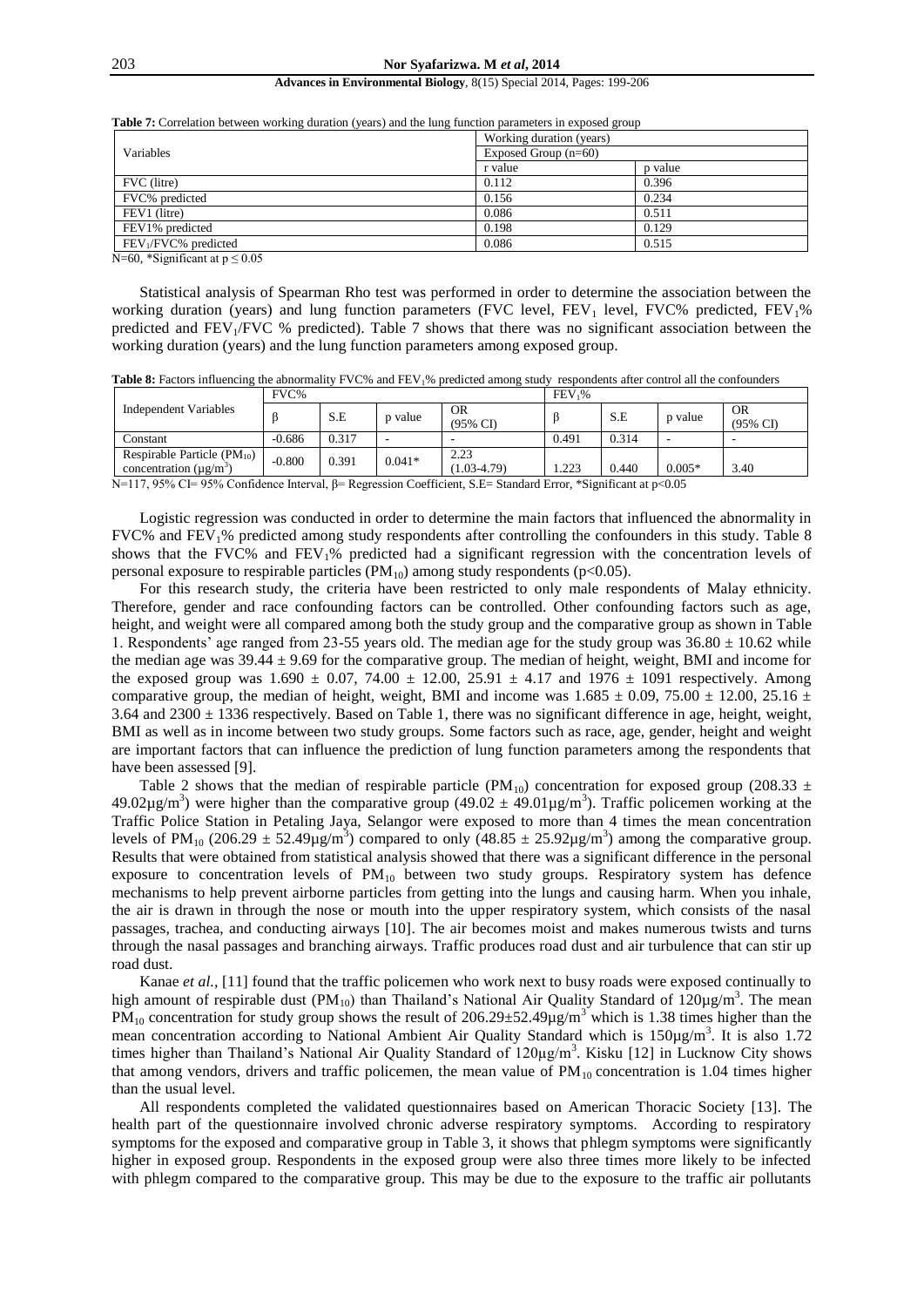during working hours that causes them to have phlegm filled with mucus. Besides, cough is also considered as another parameter. This indicates an occurrence of a higher number of respondents from the exposed group, the prevalence of cough is strongly associated with the cigarette smoking [14].

PM can alter the body's defence systems against foreign materials, damage lung tissues, and aggravate existing respiratory and cardiovascular disease. In some cases, PM exposure can even lead to premature death. However, the effectiveness of defence mechanism in different individuals may vary and therefore a threshold for adverse effects may be very low at the population level in sensitive subgroups range of threshold may exist and it may depend on type of the effect and susceptibility of individuals and the specific population groups [10]. PM also can include a substantial amount of constituents (indirect abrasion products, suspended particles, and secondary PM) derived from other sources [15]. Adverse health effects have been associated with exposures to PM over both short periods such as a day and longer periods such as a year or more [10]. The human immune system developed in a time and environment where dust was made of large particles. Humans have developed a means of protecting themselves against these large particles. Particles larger than 10 microns generally get caught in the nose and throat, never making it as far as the lungs.

Table 3 reported symptom which is phlegm is significantly higher in exposed group compared to the comparative group. It can also be seen in the results section of a study that there is a significantly higher prevalence of respiratory symptoms and chronic respiratory disorders in the exposed group (comprising bus drivers, conductors, and taxi drivers) compared to the unexposed group [16]. There was a possibility that some of the respondents, who experienced adverse respiratory symptoms, were avoiding any unfavourable effects on the employment prospect which ensures that the respiratory symptoms did not have any significant relationship between the exposed group and comparative group. Thus, the study hypothesis was rejected.

All the respondents did the lung function test using Spirometer Spirolab II Model based on the standard from American Thoracic Society [17]. After the calculation of the percentage value (FVC% predicted and  $FEV<sub>1</sub>%$  predicted) based on the value of  $FVC$  and  $FEV<sub>1</sub>$ , the results shown in Table 4 revealed that all the parameters except for  $FEV_1/FVC$  % predicted had shown a significant reduction among exposed group when compared to the comparative group. This significant reduction was because the exposed group were involved directly to traffic air pollutants and was exposed to respirable particle  $(PM_{10})$  from the roadsides. Higher value of FVC% and FEV<sub>1</sub>% predicted were recorded among the comparative group who had less exposure to the polluted working environment compared to traffic policemen who deal with vehicles on an everyday basis. Therefore, there was a significant difference in FVC level,  $FEV<sub>1</sub>$  level,  $FVC$ % predicted,  $FEV<sub>1</sub>$ % predicted among the two study groups. However, there was no significant difference in FEV<sub>1</sub>/FVC % predicted between two study groups.

According to Table 5, there was a significant difference in FVC% predicted and FEV<sub>1</sub>% predicted between study groups. For  $FEV<sub>1</sub>/FVC$  % predicted, there were no abnormalities obtained among exposed and comparative group. The statistical analysis showed that the abnormality of FVC% predicted was significantly higher and respondents in the exposed group were two times more likely to get the lung function abnormalities. From the abnormality of study group in  $FEV<sub>1</sub>%$  predicted, it was significantly higher and respondents from the exposed group were three times more likely to get lung function abnormalities.

Results from the study are also consistent with the study conducted by Kanae *et al.,* [11]. The results of the spirometry test stated that the pulmonary function of Bangkok police tend to be lower than the comparative group. The  $FEV<sub>1</sub>$  was significantly lower for those who were exposed to a more polluted working area compared to those who worked in less polluted areas. Therefore, for overall study results, it showed that the lung function among respondents in exposed group was significantly lower than comparative group. There was also a study among urban population of Hyderabad city in India that stated that the FEV1% predicted was significantly lower among the subjects from the commercial areas. The FVC and  $FEV<sub>1</sub>$  also were significantly higher among the subjects in commercial areas compared to residential areas [18].

Based on the results in Table 6, there was no significant association between respirable particulate  $(PM_{10})$ exposure and lung function parameters among exposed group as well as in the comparative group. Furthermore, there were only 60 traffic policemen who participated in this study. There was no significant association between personal exposure level to respirable particles  $(PM_{10})$  and lung function parameters perhaps because of the small number of subjects that participated in this research study. This is also because this study is a cross sectional comparative study which means the time to conduct this research study is limited. There was also no significant relationship between exposure level to  $PM_{10}$  and lung function among total respondents in both groups, exposed group as well as in the comparative group [19]. However, in another study, the lung function status showed that the FVC and FEV<sub>1</sub>/FVC % had a significant difference between the exposed group (roadside vendor) and comparative group (university personnel) [20]. Therefore, based on this study, the result of correlation that was obtained between respirable particles  $(PM_{10})$  and lung function in this study was not consistent with some of the previous study that has been conducted because of the insignificant relationship between the variables due to the sample size which is too small to detect the significant association.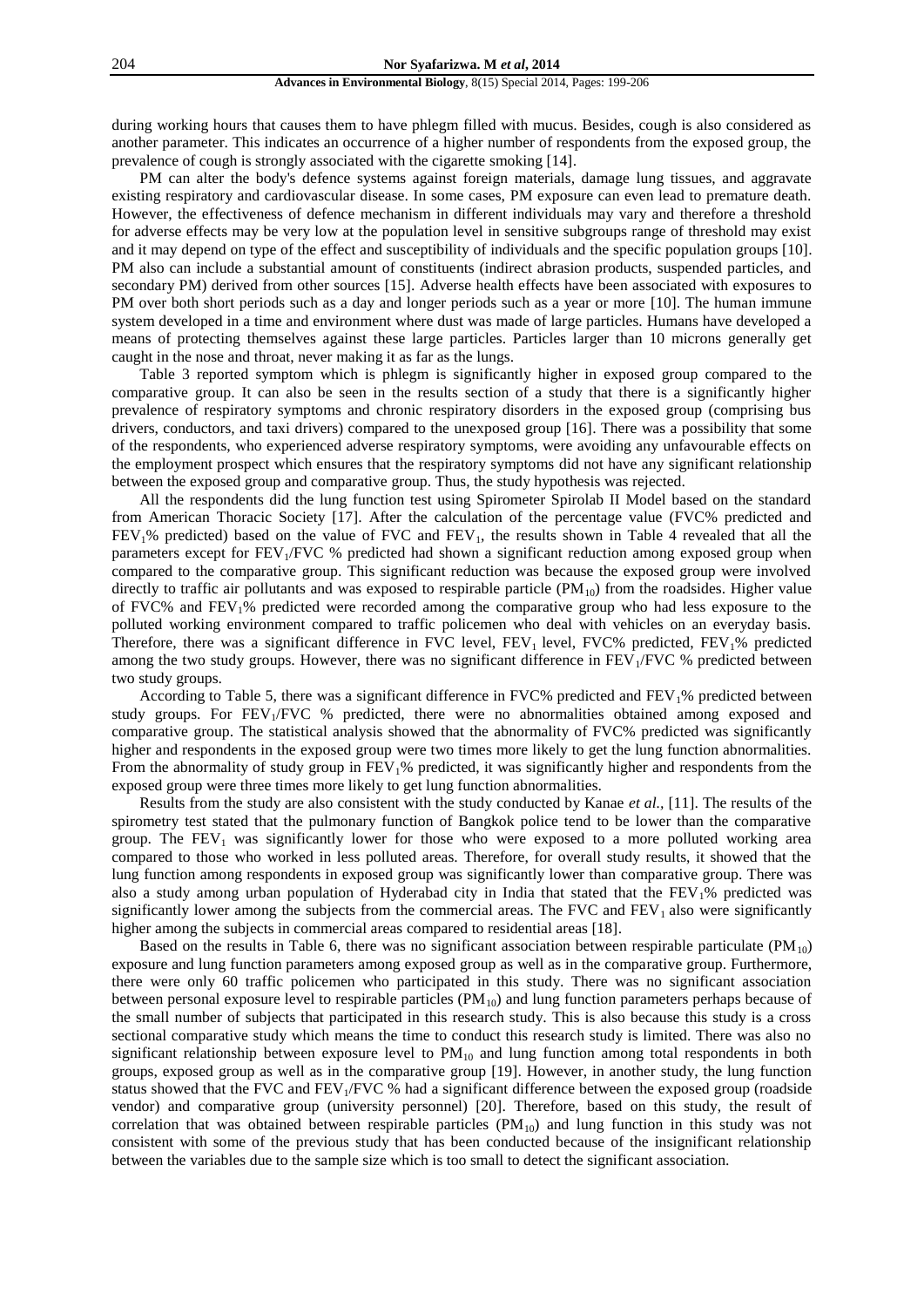#### 205 **Nor Syafarizwa. M** *et al***, 2014**

# **Advances in Environmental Biology**, 8(15) Special 2014, Pages: 199-206

A Spearman's Rho Test was performed to determine the association between the duration of work and lung function for the traffic policemen. Based on Table 7, the results showed there was no significant association between working duration (years) and lung function parameters among exposed group as well as for the comparative group. For the traffic policemen, 30 out of 60 respondents have had more than 10 years working experience as traffic policemen. In another study between the two group of traffic policemen, there was 66% of those who have had more than 10 years  $(>10)$  working duration and show a higher prevalence in respiratory diseases compared to those who have had working experience of less than 10 years (<10) which is 33% [3]. The insignificant of the results may be because there were only 60 traffic policemen who participated in this study. The human biological variation which was different depends on individuals which may cause the difference in susceptibility among the subjects.

The effects of air pollutants on health vary depending on several factors. These include the level of exposure, susceptibility and the subjects' characteristic such as age, gender, underlying disease, smoking, physiological and social status, genetic and nutritional deficiencies [1]. Thus, there was no significant association between working duration and lung function perhaps because of the small number of subjects that participated in this research study. It can also be because this study was a cross sectional comparative study which was conducted in very limited time. Therefore, based on this study, the result of correlation that has obtained between working duration and lung function parameters in this study was not consistent with the previous study. This is because of the insignificant relationship between the variables due to sample size which is too small to detect the significant association.

Based on the results that have obtained from Table 8, it show that there was a significant regression between FVC% predicted and FEV1% predicted with the concentration levels of personal exposure to respirable particles  $(PM_{10})$  after the logistic regression was conducted. This showed that the concentration levels of respirable particles  $(PM_{10})$  was the main factor that influenced the abnormalities of FVC% predicted and FEV1% predicted among study respondents. It must be noted that abnormalities were obtained after confounders such as smoking and concentration levels of personal exposure to respirable particles  $(PM_{10})$  were controlled. Thus the hypothesis was rejected.

# *Conclusions:*

The results from this research showed that the traffic policemen were determined as lower lung function parameters due to their working environment. The effect of pollution by vehicular exhausts may be responsible for these pulmonary function impairments. Traffic policemen that were exposed to higher concentration levels of  $PM_{10}$  have shown a significant reduction in FVC and  $FEV_1$  compared to the comparative group. As a conclusion, this study showed that working as traffic policemen can lower the lung function parameters and it has the potential to expose to the respirable particles  $(PM_{10})$  which is indicated by an increase in number of reported respiratory problem among traffic policemen.

As for recommendations, the administration can implement certain actions in order to increase the awareness and knowledge towards the working risk of traffic policemen. The management can change their job schedule. For example, traffic policemen who work at more polluted roadsides can have their job rotated with the other colleagues so that they will experience lesser exposure to traffic air pollutants than before. Other actions like limiting their working duration at the busy roadsides every week such as only twice a week and replace them with the other traffic policemen should also be carried out. In short, it is important for them to understand the health effects of exposure from vehicular pollution.

# **ACKNOWLEDGEMENT**

The authors would like to express their sincerest appreciation to all volunteers from Traffic Police Station, Petaling Jaya, Selangor and Police Headquarter, Putrajaya for participating in this research study. The authors declare that there is no conflict of interest.

## **REFERENCES**

- [1] World Health Organization., 2000. *Air* Quality Guidelines for Europe: Inorganic Air Pollutants. WHO Regional Office for Europe, Copenhagen, Denmark. 2nd ed. WHO Regional Publications. Copenhagen.
- [2] Jamal, H.H., M.S Pillay, H. Zailina, B.S. Shamsul, M.S. Ruzita, 2004. A study of health impact and risk assessment of urban air pollution in Klang Valley, Malaysia*.* Kuala Lumpur: UKM Pakarunding Sdn Bhd.
- [3] Ingle, S.T., B.G. Pachpande, N.D. Wagh, V.S. Patel, S.B. Attarde, 2005. Exposure to vehicular pollution and respiratory impairment of traffic policemen in Jalgaon City, India. Ind Health, 43(4): 656-663.
- [4] Gupta, S., S. Mittal, A. Kumar, K.D. Singh, 2011. Respiratory effects of air pollutants among nonsmoking traffic policemen of Patiala, India. Lung India, 28(4): 253-257.